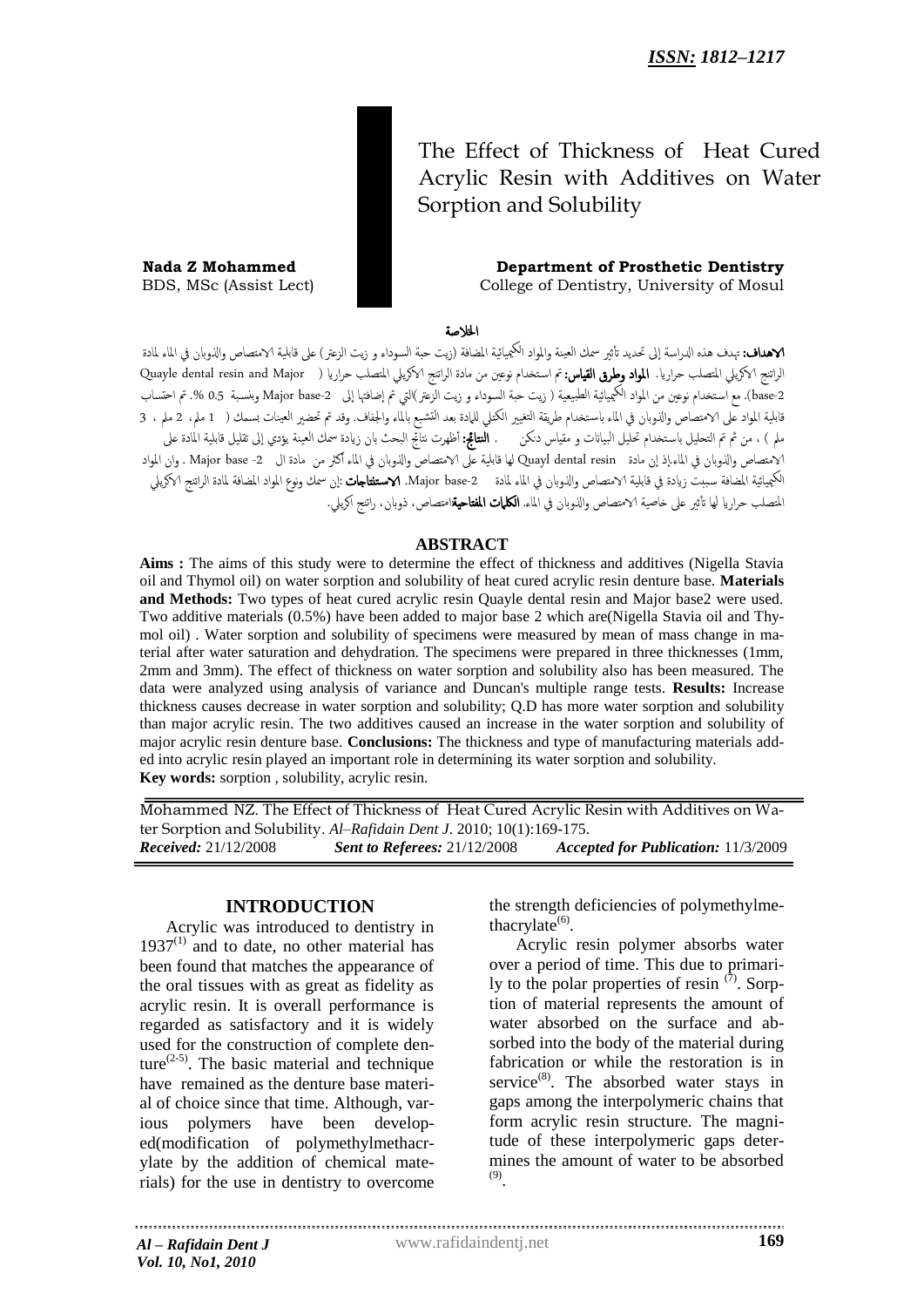Within the establish limit water sorption can be considered a desirable property because it compensates resin polymerization shrinkage, beyond these limits water sorption value can lead to undesirable dimensional alteration<sup>(9)</sup>.

Acrylic resin polymer is not soluble in water, the solubility represents the mass of soluble material that leaches out from polymers. The only soluble materials are initiators, plasticizer and free monomer  $(10)$ .

Water sorption and solubility were measured by mean of mass change in the material after water saturation and dehydration  $(11,12)$ .

The aim of this study was evaluating water sorption and solubility of acrylic resin before and after the addition of chemical material(which has been added as a disincentive agents  $(13)$  and compared it with that off acrylic visible light cure(V.L.C). The effect of thickness on water sorption and solubility of new type of acrylic resin also has been evaluated.

#### **MATERIALS AND METHODS**

Two types of heat cured acrylic resin Quayle dental resin and Major base2 were used. The additive materials (Nigella Stavia Oil and Thymol Oil) have been added to the monomer of major base 2 at a percentage of  $0.5\%$ <sup>(13)</sup>. The water sorption and solubility of heat cured (major base 2) acrylic resin have been measured and compared with that after the addition of chemical material and with that of acrylic visible light cure(Megatray,Germaby 2A628D,Pink) ; also the effect of thickness (with and without additive materials) on water sorption and solubility has been evaluated.

The specimens were prepared as disk like with dimension 50mm in diameter and with 3 thicknesses (1mm, 2mm and 3mm,  $\pm$ 0.5mm). A stainless steel matrix with a diameter of 50 mm has been used to prepare the specimens<sup> $(11)$ </sup>. Five specimens of each material were prepared.

For heat cured resin, the specimens cured in water path with the conventional curing cycle. The specimens processed at 74c° for 1.5 hours , then the temperature of water bath increased the boiling  $(100^{\circ}$ C) for additional 3 hours<sup>(14)</sup>.

For Visible light cure acrylic resin specimens(V.L.C)

the past packed in mold and kept under hydraulic press for 5 minutes and then the specimens deflasked and transferred to curing in Visible light curing machine(MegalightSt,Megadent,GmbltD0145 4Germany) .

After completing the polymerization all acrylic resin specimens were deflasked and finished using tungsten drill and aluminum oxide sand papers(180#,220#,400#) at low speed<sup>(4)</sup>.

The specimens were dried over silica gel in a desicator at 37°C and weighted to an accuracy of 0.0001 gm using an electronic balance device(Mettler PM 460, Germany). This was considered to be initial weight of specimens (W1). The specimens then immersed in distilled water ,each specimens being in separated containers . The specimens were removed from their container after 1 week. Excess water was removed by blotting with filter paper and the weight of the specimens was recorded (W2). This represented the weight of the specimen after absorption of distilled water. The specimens were dried by placing in the Disicator. It placed in a recipient containing dry and fresh silica gel which was stored at  $37\pm1c^{\circ}$  during 24 hours. Afterward, the recipient was left bench-cooling for 1 hour until reaching room temperature.

The specimens were weighted in an analytical balance accurate to 0.001 gm . This condition cycle was repeated every 24 hours until all specimen(W3) reaches final weight .

The absorption and solubility values were determined as follows<sup> $(15-19)$ </sup>.

$$
Absorption = \frac{w2 - w3}{w1} * 100
$$

$$
Solubility = \frac{W1 - W3}{W1} * 100
$$

The mean and standard deviation were calculated . One way analysis of variance and Duncan's multiple rang test were used to analyze the data and to determine the level of significant difference among the test groups at  $P \leq 0.05\%$  level of significant.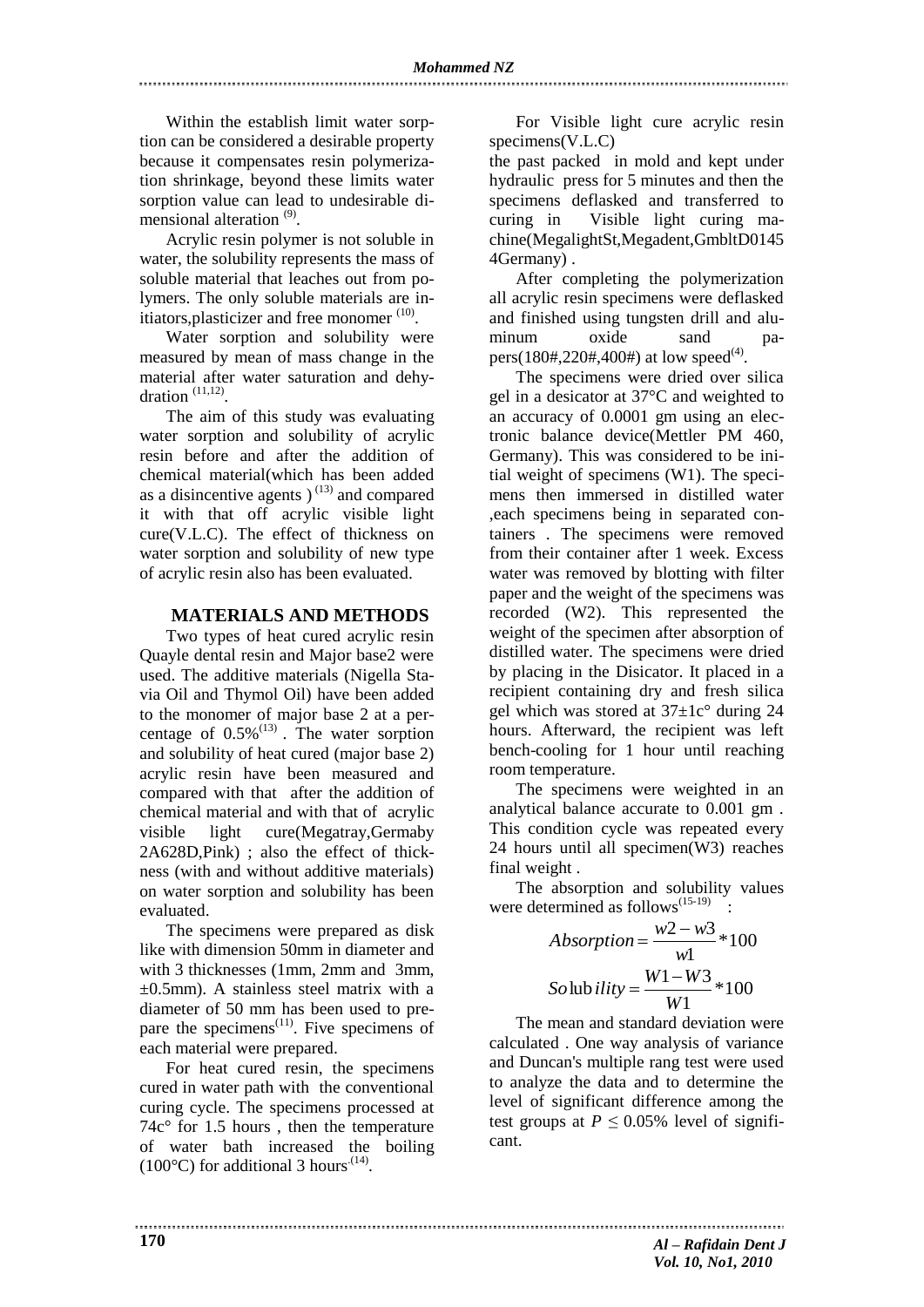## **RESULTS**

The results of the mean values of the water sorption Table(1) showed a decrease in water sorption of acrylic specimens by increasing their thickness. There was a slight mean differences between water sorption of Major and Q.D acrylic resin denture base at (1mm,2mm and 3mm:0.003, 0.101 and 0.000 respectively).

Table(1) Mean and standard deviation for the effect of thickness on water sorption of Major ,Q.D and V.L.C acrylic resin

|       | <b>Mean</b><br>1mm | <b>SD</b> | <b>Mean</b><br>2mm | <b>SD</b> | <b>Mean</b><br>3mm | <b>SD</b> |
|-------|--------------------|-----------|--------------------|-----------|--------------------|-----------|
| Major | 1.680              | 0.24      | 1.121              | 0.016     | 0.612              | 0.044     |
| 0.D   | 1.607              | 0.115     | 1.014              | 0.043     | 0.612              | 0.063     |
| V.L.C | 0.46               | 0.012     | 0.315              | 0.066     | 0.039              | 0.023     |

The results of this study showed that the greatest decrease in the water solubility of acrylic specimens Table(2) was with 3mm thickness. V.L.C demonstrated less water sorption and solubility than that of both Major and Q.D acrylic resin specimens.

 Table(2) Mean and standard deviation for the effect of thickness on water solubility of Major ,Q.D and V.L.C acrylic resin

|       | $\sim$<br><b>Mean</b><br>lmm | <b>SD</b> | <b>Mean</b><br>2mm | <b>SD</b> | <b>Mean</b><br>3mm | <b>SD</b> |
|-------|------------------------------|-----------|--------------------|-----------|--------------------|-----------|
| Major | 0.885                        | 0.187     | 0.585              | 0.044     | 0.199              | 0.039     |
| Q.D   | 0.578                        | 0.048     | 0.400              | 0.0193    | 0.2841             | 0.094     |
| V.L.C | 0.1347                       | 0 079     | 0.07               | 0.033     | 0.029              | $0.02\,$  |

ANOVA analysis Tables (3and 4) revealed that this statistically significant decrease in water sorption and solubility of both acrylic resins(Major and Q.D) and visible light cure, except that there is no

statistic al significant decrease in solubility of V.L.C with increasing the thickness of acrylic resin specimens and that for Q.D acrylic resin specimens at 2mm and 3mm at  $(P \le 0.05\%)$ .

Table(3) ANOVA for the effect of thickness on water sorption of acrylic resins

|              |    |       |              |      |       | Water sorption ratio (weight%) |      |       |       |      |
|--------------|----|-------|--------------|------|-------|--------------------------------|------|-------|-------|------|
|              | DF |       | <b>Major</b> |      |       | Q.D                            |      |       | V.L.C |      |
|              |    | MS    | F            | р    | MS    |                                | D    | МS    | F     |      |
| Tested group |    | 1.319 | 44.45        | 0.00 | 1.252 | 196.9                          | 0.00 | 0.274 | 39.02 | 0.00 |
| Error        | 12 | 0.02  |              |      | 0.006 |                                |      | 0.007 |       |      |
| Total        | 14 |       |              |      |       |                                |      |       |       |      |

|              |    |       |              |      | Water solubility ratio (weight%) |       |      |       |       |      |
|--------------|----|-------|--------------|------|----------------------------------|-------|------|-------|-------|------|
|              | F  |       | <b>Major</b> |      |                                  | Q.D   |      |       | V.L.C |      |
|              |    | MS    | F            | P    | MS                               |       | P    | MS    |       | D    |
| Tested group | 2  | 0.591 | 46.03        | 0.00 | 0.114                            | 27.24 | 0.00 | 0.337 | 6.46  | 0.00 |
| Error        |    | 0.012 |              |      | 0.004                            |       |      | 0.002 |       |      |
| Total        | 14 |       |              |      |                                  |       |      |       |       |      |

Statistical analysis revealed that there is no statistically significant difference in water sorption and solubility of Major base2 and Q.D acrylic resin denture base.

However this difference was statistically significant at( $P \leq 0.05\%$ ) between major and V.L.C resins Tables (5and6)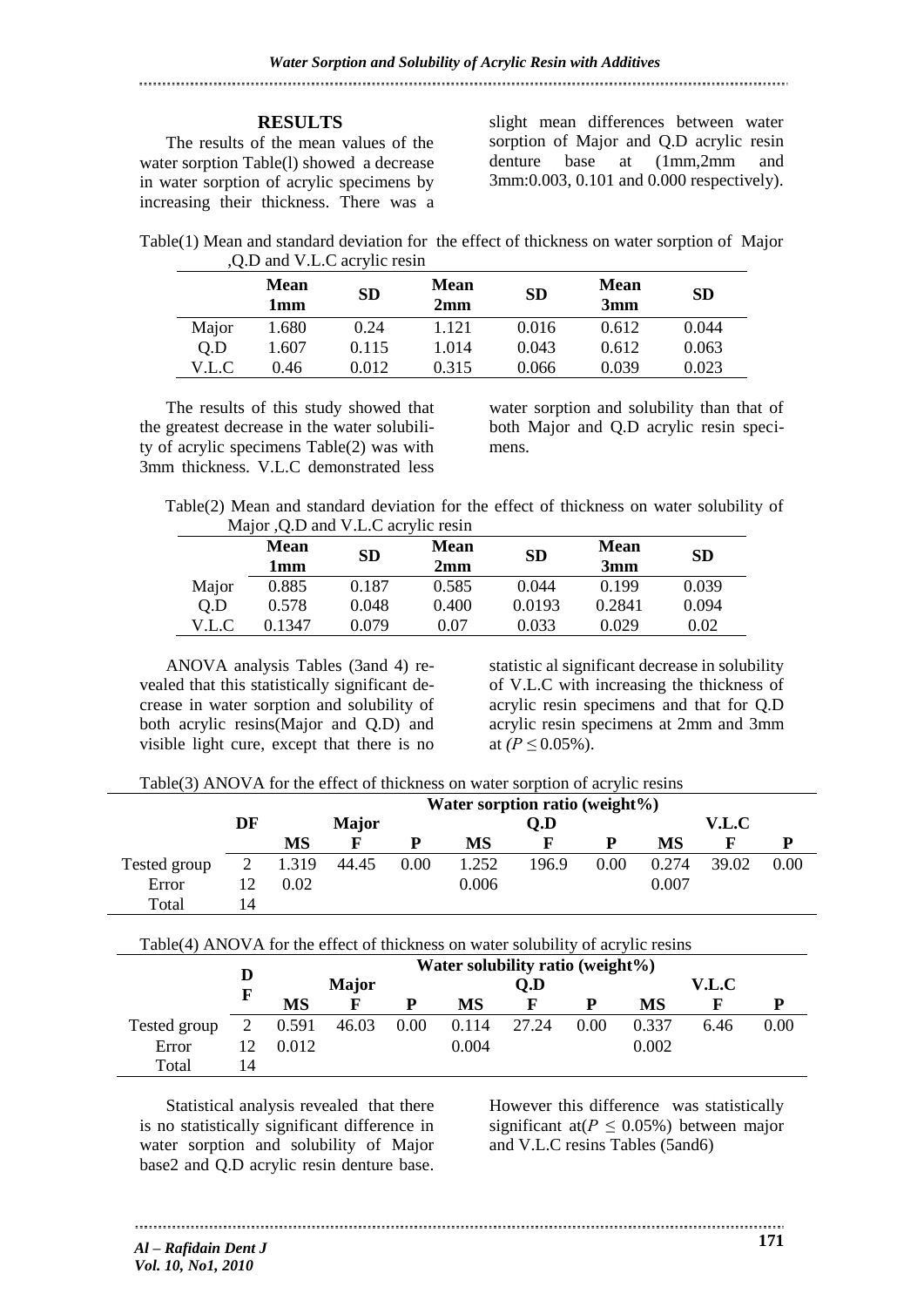|              |    | <b>Water sorption ratio</b><br>(weight%) |       |      | <b>Water solubility ratio</b><br>$(weight\%)$ |       |      |  |  |
|--------------|----|------------------------------------------|-------|------|-----------------------------------------------|-------|------|--|--|
|              |    | MS                                       |       |      | MS                                            |       |      |  |  |
| Tested group |    | 1.07                                     | 81.26 | 0.00 | 0.298                                         | 35.03 | 0.00 |  |  |
| Error        | 24 | 0.013                                    |       |      | 0.008                                         |       |      |  |  |
| Total        | 29 |                                          |       |      |                                               |       |      |  |  |

Table (5) ANOVA for water sorption and solubility of Major base 2 and Q.D acrylic resin

ANOVA for water sorption and solubility of Major base 2 and V.L.C acrylic resin

|                 |    |       | <b>Water sorption ratio</b><br>$(weight\%)$ |   | Water solubility ra-<br>tio (weight $%$ ) |       |      |  |  |
|-----------------|----|-------|---------------------------------------------|---|-------------------------------------------|-------|------|--|--|
|                 |    | MS    | F                                           | P | MS                                        | F     |      |  |  |
| Tested<br>group |    | 2.281 | 156.48                                      |   | $0.00 \quad 0.777$                        | 83.01 | 0.00 |  |  |
| Error           | 24 | 0.014 |                                             |   | 0.009                                     |       |      |  |  |
| Total           | 29 |       |                                             |   |                                           |       |      |  |  |

The result of the effect of additives ( Nigella Stavia Oil and Thymol Oil) on water sorption and solubility of Major base2 acrylic resin Table(7and 8) represented that there is an increase in water sorption and solubility of Major acrylic

resin after the addition of both nigella stavia oil and thymol oil. This increase in water solubility and sorption was statistically significant increase at  $(P \le 0.05\%)$ Table (9).

Table(7) Mean and standard deviation for the effect of additives on water sorption of Major acrylic resin

|                                                              | <b>Mean</b><br>1mm     | <b>SD</b> | Mean<br>2mm | <b>SD</b> | <b>Mean</b><br>3mm | <b>SD</b> |
|--------------------------------------------------------------|------------------------|-----------|-------------|-----------|--------------------|-----------|
| Major                                                        | 1.680                  | 0.24      | 1.121       | 0.016     | 0.612              | 0.044     |
| $Major + NSO^*$                                              | 2.489                  | 0.0324    | 2.189       | 0.052     | 2.133              | 0.03      |
| Major+ $OO$ **                                               | 1.607                  | 0.114     | 1.014       | 0.04      | 0.6123             | 0.063     |
| $*NI_{\infty}11_{\infty}$ $C_{\infty}1_{\infty}$ $\cap$ $11$ | $*$ Thrms 1 $\Omega$ 1 |           |             |           |                    |           |

\*Nigella Stavia Oil. , \*\* Thymol Oil.

Table(8) Mean and standard deviation for the effect of additives on water solubility of Major acrylic resin

|                       | <b>Mean</b><br>1mm | <b>SD</b> | <b>Mean</b><br>2mm | <b>SD</b> | <b>Mean</b><br>3mm | <b>SD</b> |
|-----------------------|--------------------|-----------|--------------------|-----------|--------------------|-----------|
| Major                 | 0.885              | 0.187     | 0.585              | 0.044     | 0.199              | 0.039     |
| Major+NSO*            | 2.384              | 0.115     | 1.884              | 0.123     | 2.11               | 0.086     |
| Major+ $OO$ **        | 2.119              | 0.07      | 1.5476             | 0.195     | L 404              | 0.115     |
| .<br>$\cdot$ $ \cdot$ | .                  |           |                    |           |                    |           |

\*Nigella Stavia Oil. , \*\* Thymol Oil.

Table (9) ANOVA for the effect of additives on water sorption and solubility of Major acrylic resin

|              |    |       | <b>Water sorption ratio</b><br>$(weight\%)$ |      | <b>Water solubility ratio</b><br>$(weight\%)$ |        |      |  |
|--------------|----|-------|---------------------------------------------|------|-----------------------------------------------|--------|------|--|
|              |    | MS    |                                             |      |                                               |        |      |  |
| Tested group | 8  | 1.948 | 89.73                                       | 0.00 | 2.93                                          | 196.98 | 0.00 |  |
| Error        | 36 | 0.012 |                                             |      | 0.014                                         |        |      |  |
| Total        |    |       |                                             |      |                                               |        |      |  |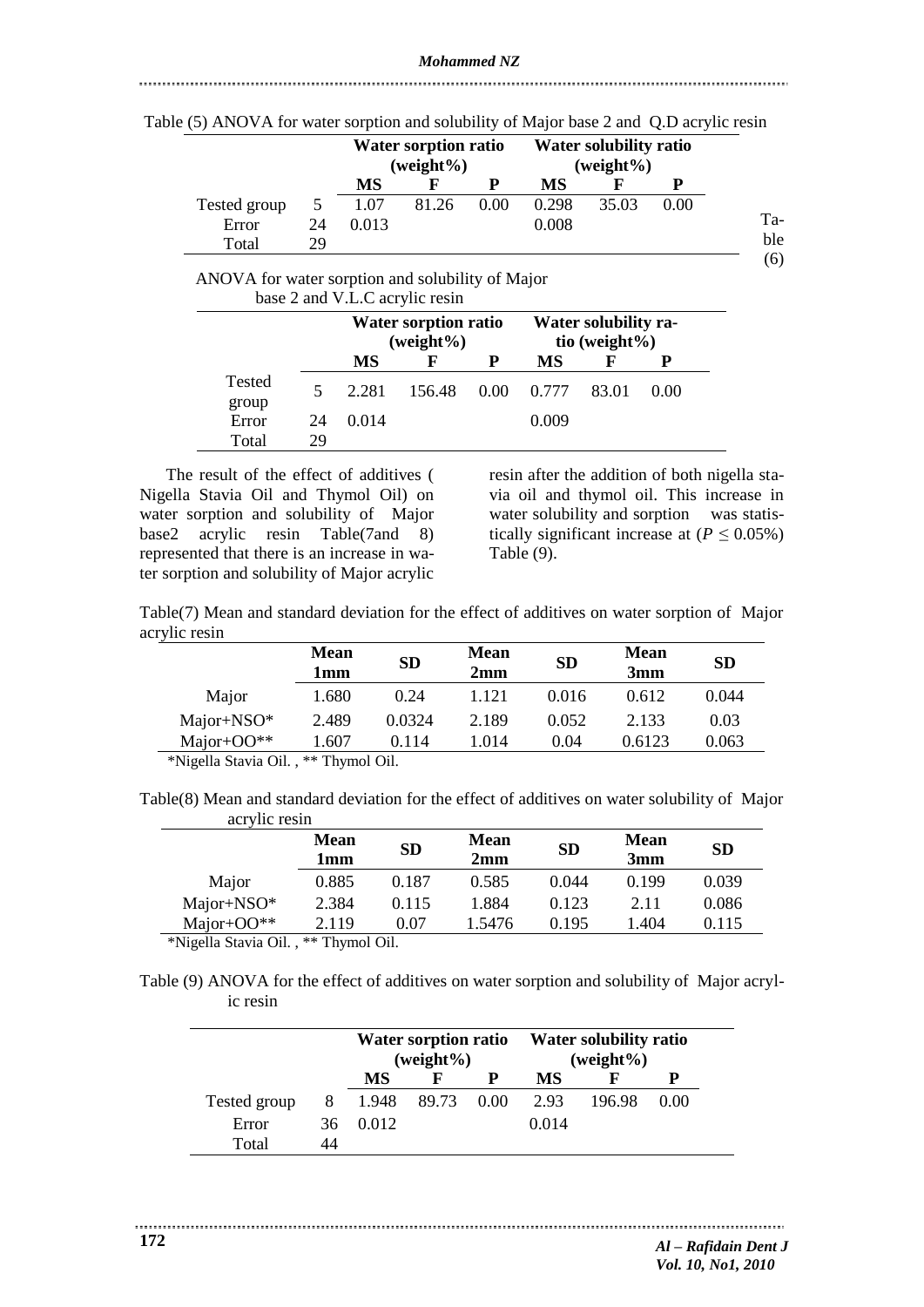Duncan's multiple range test Figures (1and 2) revealed that there is a statistically significant increase in water sorption and solubility of major acrylic resin before and after the addition of Nigella Stavia oil and Thymol oil, also there is statistically significant decrease in water sorption and

solubility with increasing the thickness of prepared specimens at( $P \leq 0.05\%$ ). The percentage of increase of water solubility of major base 2 acrylic resin specimens with the addition of Nigella stavia oil was higher than that with the addition of Thymol oil.



 Figure (1) Duncan's multiple range for the water sorption of major base 2 with and without additives and VLC.

\*Nigella Stavia Oil; \*\* Thymol Oil; \*\*\*Visible Light Cure; \*\*\*\*different litters(a,b,c and d) mean statistically significant difference at;  $p \le 0.05\%$  between groups



Figure (2): Duncan's multiple range for the water solubility of major base 2 with and without additives and VLC

\*Nigella Stavia Oil; \*\* Thymol Oil; \*\*\*Visible Light Cure; \*\*\*\*different litters(a,b,c and d) mean statistically significant difference at; p≤0.05% between groups

#### **DISCUSSION**

All types of acrylic resin used in this study demonstrated water sorption and solubility Table(1 and 2) after storage in water. Sorption can be related to the polarity of acrylic resin(due to unsaturated bond)<sup>(7)</sup>. While, solubility can be related to the leach of soluble material that present in

*Al – Rafidain Dent J Vol. 10, No1, 2010*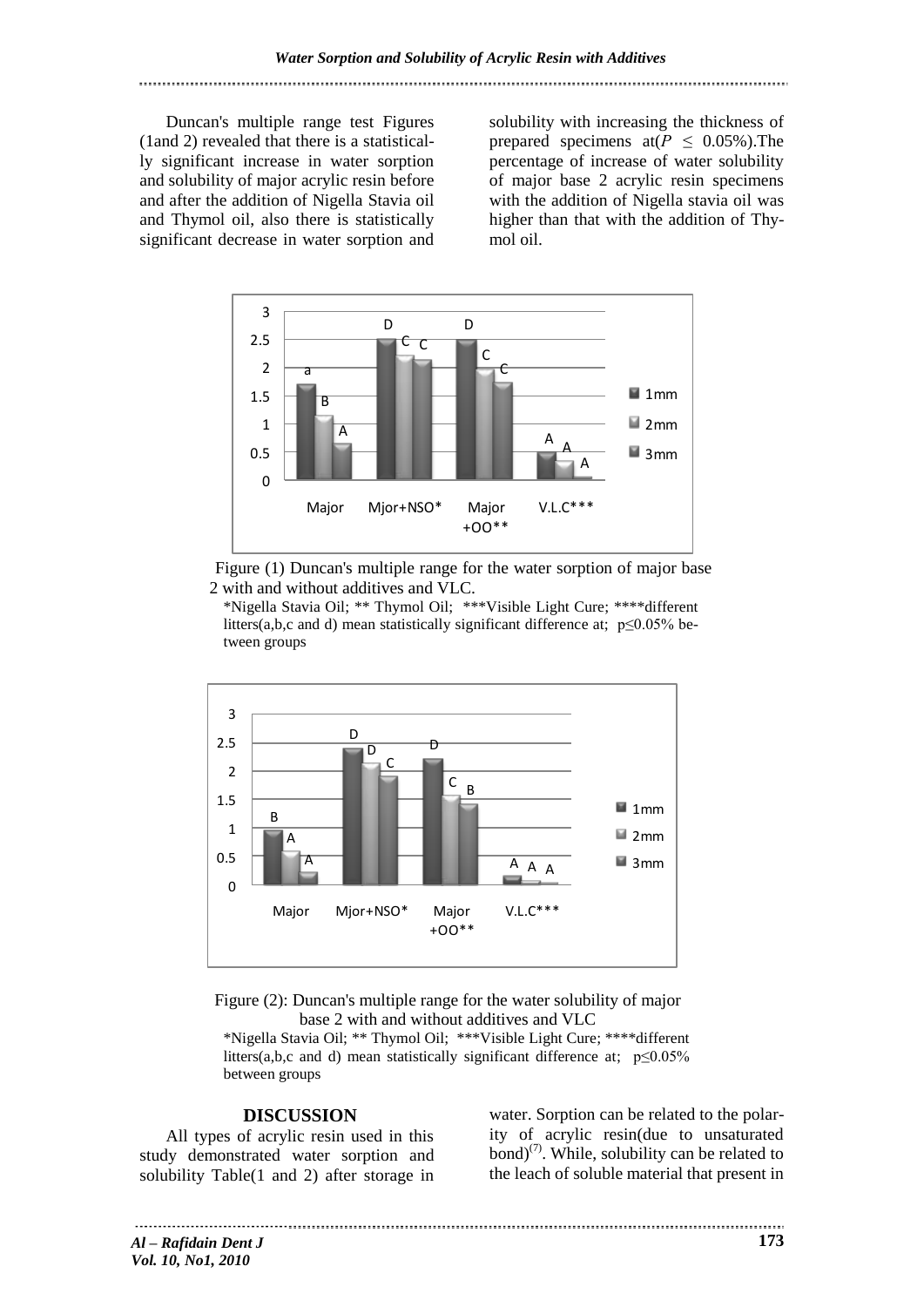an acrylic resin (initiator, plasticizer, residual monomer) $(20)$ .

The result of this study revealed that there is a decreasing in water sorption and solubility of all acrylic specimens with increasing the thickness of specimens Table(1and 2) . This can be related to the decrease in the surface area of specimens that exposed to the action of water and also to the fact that monomer content of resin specimens depends on the thickness of specimens . Thin acrylic specimens had a higher level of residual monomer than thick one<sup> $(12,21)$ </sup>. During polymerization process . Thick acrylic specimens reached a higher temperature(heat evolved during polymerization) resulting in greater degree of polymerization and corresponding reduction in the amount of residual monomer<sup>(22)</sup>. While, for VLC as it is monomer  $free^{(18)}$ so that there is no statistically significant decrease in water solubility of the specimens with increasing the thickness of acrylic specimens .

Statistical analysis Table(5) revealed that there is no statistically difference between water sorption and solubility of major base2 and Q.D acrylic resin. This was in agreement with Ammar *et al* <sup>(19)</sup>. While a statistically significant difference in water sorption and solubility of major base 2 and VLC Table (6). This can be related to the proper polymerization technique and monomer free content of  $VLC^{(18,22,23-25)}$ .

The addition of chemical materials (Nigella Stavia Oil and Thymol Oil) into major base 2 acrylic resin specimens produced a statistically significant increase of its water sorption and solubility Table (7 and 8). The addition of chemical materials caused alteration in molecular resin chain ( modify the magnitude of the polymeric gaps) and consequently alter water sorption and solubility  $^{(26)}$ . Water sorption and solubility depended on homogeneity of the material $^{(27)}$ .

## **CONCLUSIONS**

Different types of acrylic resin significantly demonstrated varying degree of water sorption and solubility . Increasing the thickness of acrylic specimens produce a statistically significant decreasing in the water sorption and solubility of acrylic

specimens. The addition of chemical materials to the Major acrylic resin produce a statistically significant increase in its water sorption and solubility . VLC has low water sorption and solubility than major base 2 acrylic resin. Suggestion: Further study for chemical analysis of resin after addition of chemical material is needed.

#### **REFERENCES**

- 1. Graig RG Restorative Dental Materials. 11<sup>th</sup> ed. Mosby Co. Missouri, USA. 2002:Pp:97-112.
- 2. Bartoloni JA, Murchison DF and Sarkar NK. Degree of Conversion in Denture Base Materials for Varied Polymerization Technique. J. Oral. Rehab. 2000;27:488- 493
- 3. Oliveria VM, Leon BL and Consani S. Influence of Number and Position of Flasks in the Monomer Release, Knoop Hardness and Porosity of Microwave-Cured Acrylic Resin. J. Oral. Rehab. 2003;30:1104-1108.
- 4. Yannikakis S, Zissis A and Andreopoulos A. Evaluation of porosity in Microwave Processed Acrylic Resin Using a Photographic Method. J. Prosthet. Dent. 2002;87:613-619.
- 5. Wong DM, Cheng LY, Chow TW and Clark RK. Effect of Processing Method on the Dimensional Accuracy and Water Sorption of Acrylic Resin Dentures. J. Prosthet. Dent. 1999;81:300-304.
- 6. Stafford GD, Bates JF and Handley RW. A Review of the Properties of Some Denture Base Polymers. J Dent. 1980; 8:292- 306.
- 7. Philips RW. Skinners Science of Dental Materials. 9<sup>th</sup> Ed. WB Saunders Philladelphia. 1991.Pp: 177-213.
- 8. Graig RG, O'Brien WJ and Power JM. Dental Materials.  $6<sup>th</sup>$  Ed. Mosby Co.Missouri, USA. 1996;Pp: 258.
- 9. Meloto GB, Sil VA-Concilio LR and Rizzatti CM. Water Sorption of Heat-Polymerized Acrylic Resins Processed in Mono and Bi Maxillary Flask. Braz. Dent. J. 2006; 17: 122-125.
- 10.Varpu M, Pekka K and Vallituu U. Water Sorption and Solubility of Glass-Reinforced Denture Polymethyl Methacrylate Resin. J. Prosthet. Dent. 1996;76(5): 531-534.
- 11.American Dental Association Specifica-